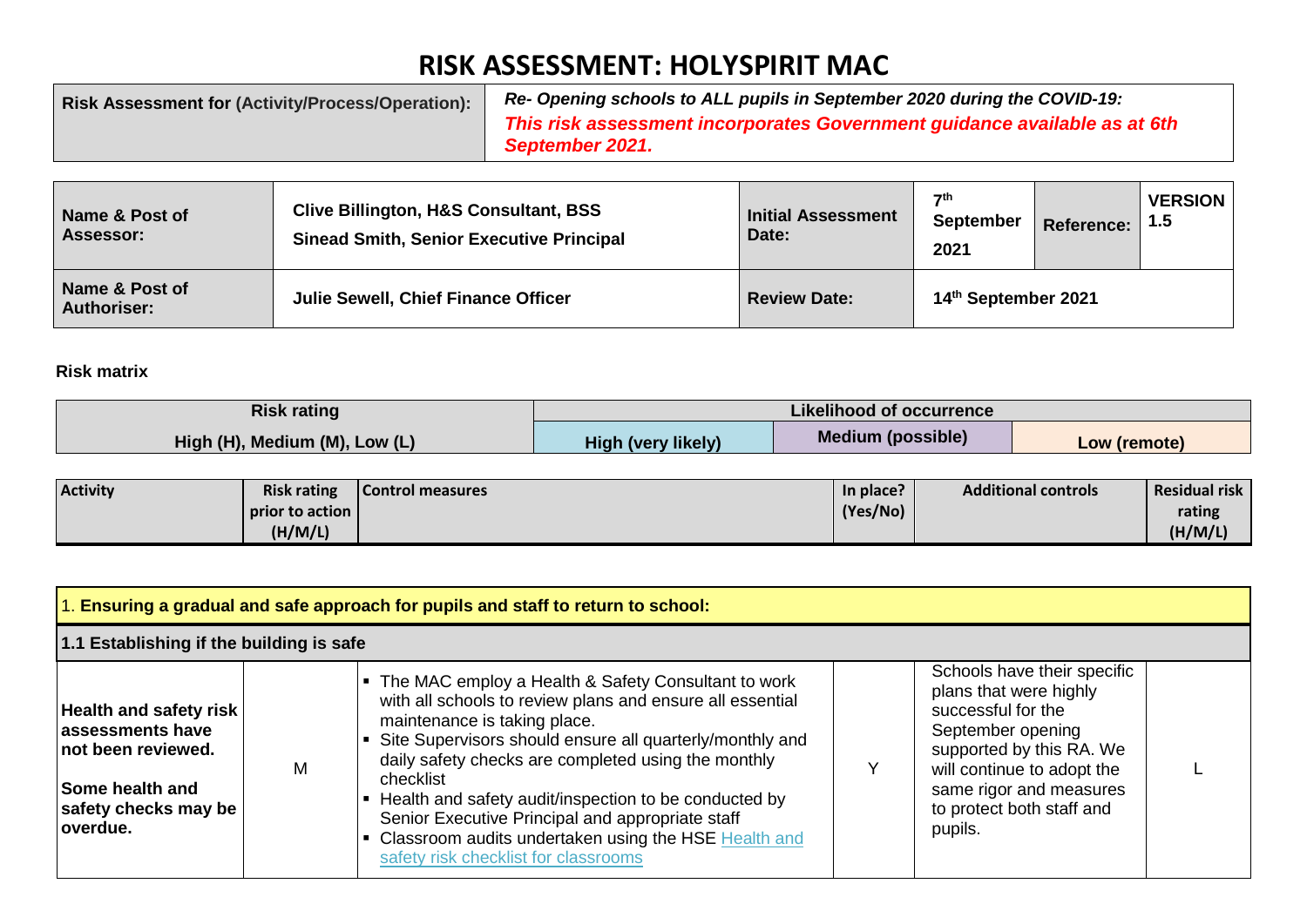|                                                                                                                                                           |   | • This overarching risk assessment will support all Holy Spirit<br>MAC schools.<br>Schools procedures are to return to normal and schools<br>$\blacksquare$<br>will retain: hand hygiene, respiratory hygiene, enhanced<br>cleaning and improved ventilation for classes or areas<br>occupied by multiple staff or pupils.<br>https://www.hse.gov.uk/coronavirus/equipment-and-machinery/air-<br>conditioning-and-ventilation/index.htm<br>https://www.gov.uk/government/publications/covid-19-decontamination-<br>in-non-healthcare-settings/covid-19-decontamination-in-non-healthcare-<br>settings      |   |                                                                                         |  |
|-----------------------------------------------------------------------------------------------------------------------------------------------------------|---|------------------------------------------------------------------------------------------------------------------------------------------------------------------------------------------------------------------------------------------------------------------------------------------------------------------------------------------------------------------------------------------------------------------------------------------------------------------------------------------------------------------------------------------------------------------------------------------------------------|---|-----------------------------------------------------------------------------------------|--|
| 1.2 Offices                                                                                                                                               |   |                                                                                                                                                                                                                                                                                                                                                                                                                                                                                                                                                                                                            |   |                                                                                         |  |
| <b>Shared offices and</b><br>equipment to retain<br>enhanced cleaning                                                                                     | M | We recommend any shared telephones (incl. mobiles),<br>keyboards and mouse are cleaned with antibacterial<br>products prior to use.                                                                                                                                                                                                                                                                                                                                                                                                                                                                        | Y | The workplace has been<br>organised to support these<br>measures.                       |  |
| 1.3 First Aid/Designated Safeguarding Leads                                                                                                               |   |                                                                                                                                                                                                                                                                                                                                                                                                                                                                                                                                                                                                            |   |                                                                                         |  |
| The lack of<br>availability of<br>designated First<br>Aiders and<br><b>Designated</b><br><b>Safeguarding Leads</b><br>may place pupil's<br>safety at risk | L | • All staff responsible for First Aid must have up to date<br>certificates.<br>• First Aid staff will be offered a refresher on donning and<br>doffing PPE on a regular basis.<br>• The processes and procedures for PPE MUST be followed<br>and the advice for treating suspected cases.<br>Staff availability for first aid will be constantly reviewed to<br>ensure all schools have sufficient designated first aid staff<br>on site.<br>• The MAC have invested in the Educare On line training for<br>all schools to ensure high quality mandatory training is<br>available to all staff in the MAC. | Y | Sufficient staff are trained<br>to cover First Aid should<br>they be required to do so. |  |
| 2.0 NHS testing and Track and Trace                                                                                                                       |   |                                                                                                                                                                                                                                                                                                                                                                                                                                                                                                                                                                                                            |   |                                                                                         |  |
|                                                                                                                                                           |   | 2.1 Schools will support on site mass testing to reduce the transmission of COVID -19                                                                                                                                                                                                                                                                                                                                                                                                                                                                                                                      |   |                                                                                         |  |
| <b>Mass Testing on Site</b>                                                                                                                               | M | • All MAC schools will work with the government and DfE to<br>support mass testing of staff and all primary staff that<br>consent have been provided with home test Lateral Flow<br>Device (LFD) to identify any asymptomatic cases.                                                                                                                                                                                                                                                                                                                                                                       | Y | A separate RA is in place for<br>mass testing.                                          |  |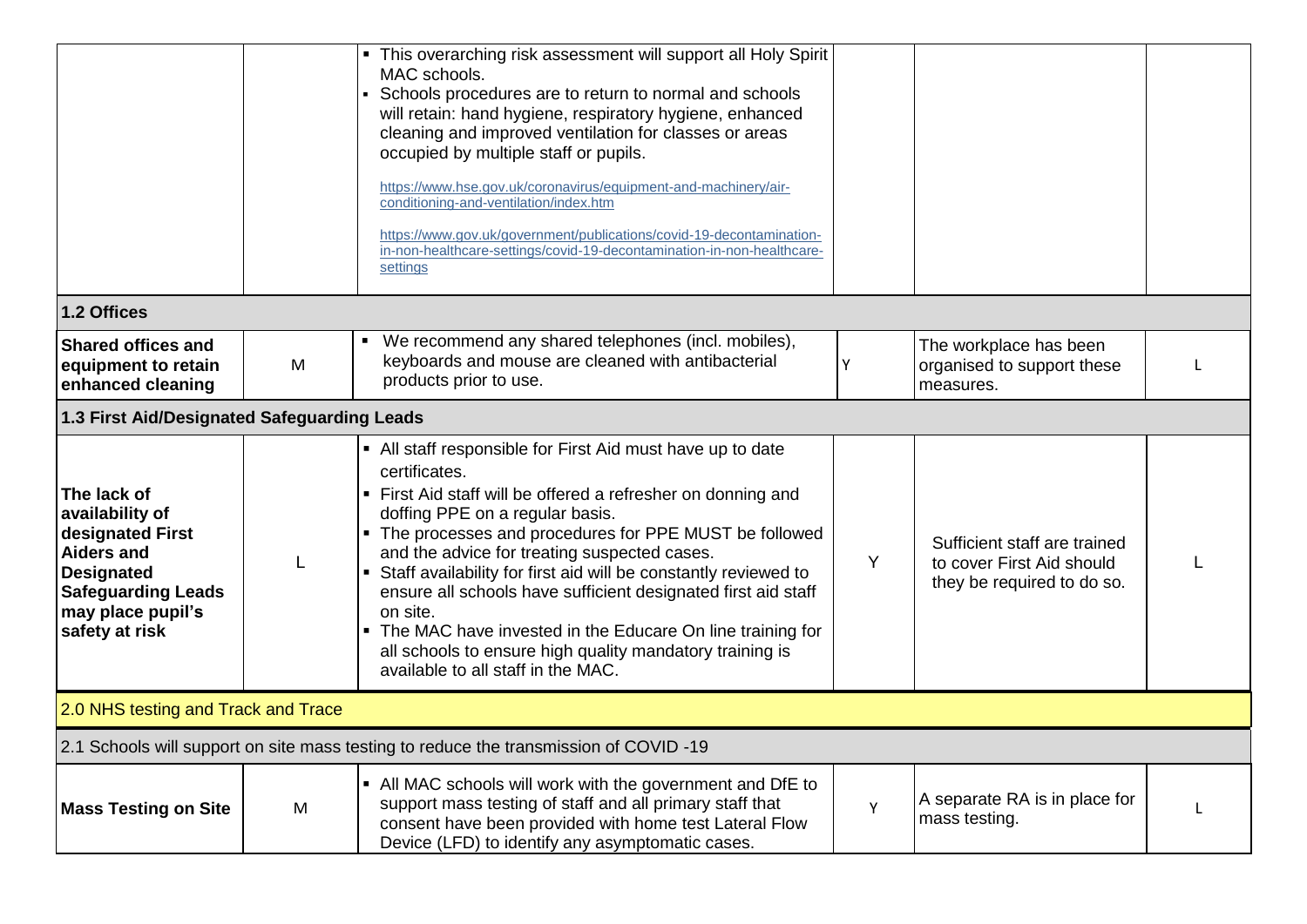|                                                                  |   | • The secondary school has established a mass testing<br>function for staff and pupils to undertake three LFD tests<br>on site between $3 - 5$ days apart. Once three tests are<br>completed staff and pupils will be provided with the home<br>test LFDs.<br>• Any staff or pupils testing positive will be required to<br>undertake the Polymerase Chain Reaction (PCR) test and<br>advise the school when they receive the results.<br>• The following link provides the initial guidance for schools<br>and the planning is underway:<br>https://www.gov.uk/government/publications/coronavirus-<br>covid-19-asymptomatic-testing-in-schools-and-colleges<br>• All mass testing will require consent from staff and pupils.                                                                                                                                                                                                                                              |   |                                 |  |
|------------------------------------------------------------------|---|------------------------------------------------------------------------------------------------------------------------------------------------------------------------------------------------------------------------------------------------------------------------------------------------------------------------------------------------------------------------------------------------------------------------------------------------------------------------------------------------------------------------------------------------------------------------------------------------------------------------------------------------------------------------------------------------------------------------------------------------------------------------------------------------------------------------------------------------------------------------------------------------------------------------------------------------------------------------------|---|---------------------------------|--|
| <b>Engaging with the</b><br><b>NHS Test and Trace</b><br>process | H | Schools will ensure that staff members and parents/carers<br>understand that they will need to be ready and willing to:<br>Book a test if they are displaying symptoms.<br>Staff and pupils must not come into the school if they<br>have symptoms, and must be sent home to self-<br>isolate if they develop them in school.<br>Anyone who displays symptoms of COVID-19 should<br>get a PCR test that can be booked online through the<br>NHS testing and tracing for coronavirus website.<br>If someone tests negative with a PCR and they no<br>longer have symptoms they should return to school.<br>If someone tests positive, they should follow the 'stay<br>at home: guidance for households with possible or<br>confirmed COVID-19 infection' and must continue to<br>self-isolate for at least 10 days from the onset of their<br>symptoms or test date if no symptoms. Staff or pupils<br>should only return once well enough and their<br>temperature is normal | Y | Monitored by MAC<br>Principals. |  |
|                                                                  |   | Close contacts will now be identified via NHS Test and Trace<br>and education settings will no longer be expected to<br>undertake contact tracing.<br>As with positive cases in any other setting, NHS Test and<br>Trace will work with the positive case and/or their parent to<br>identify close contacts. Contacts from a school setting will                                                                                                                                                                                                                                                                                                                                                                                                                                                                                                                                                                                                                             |   |                                 |  |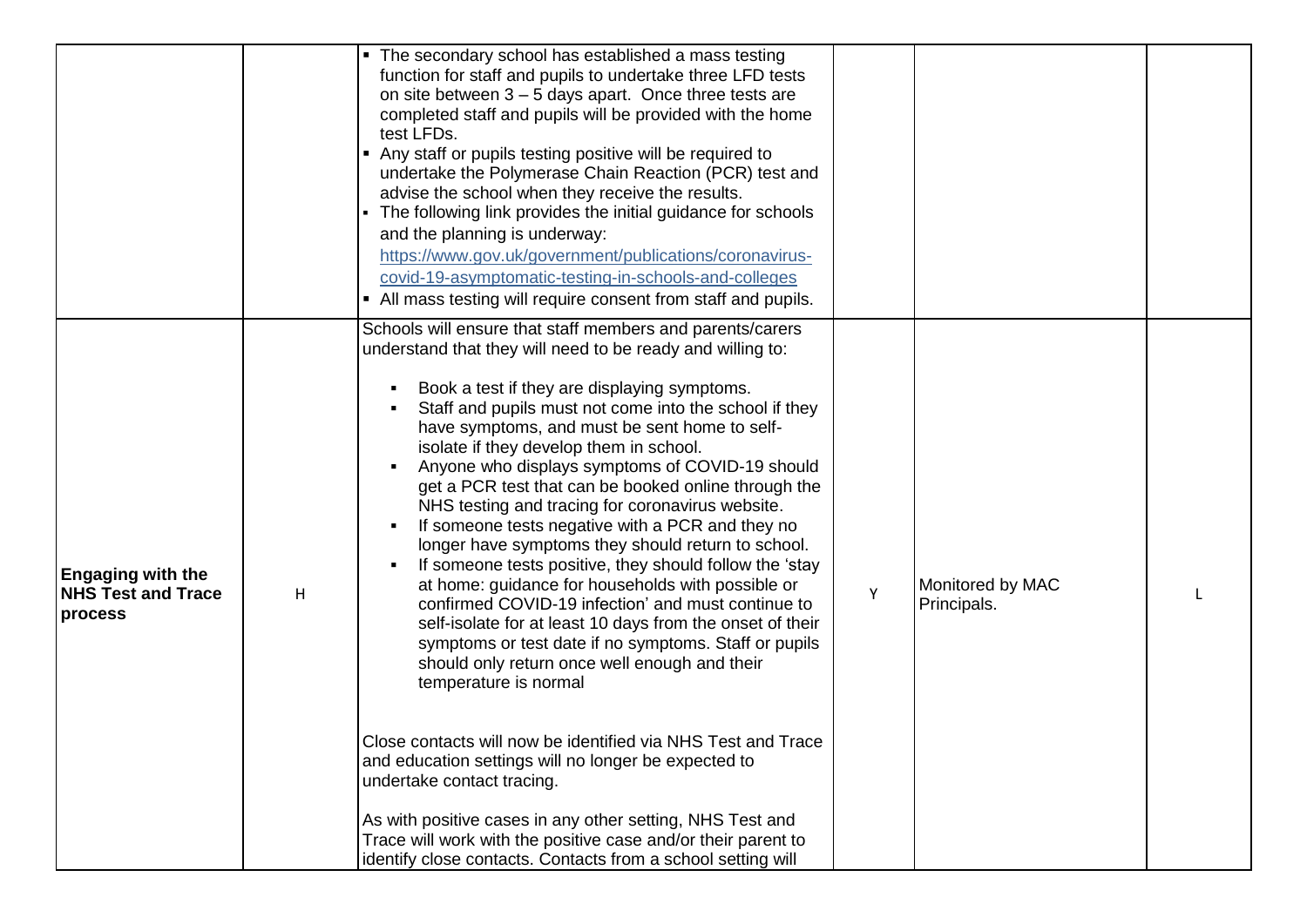|                                                                                                                                |   | only be traced by NHS Test and Trace where the positive<br>case and/or their parent specifically identifies the individual<br>as being a close contact. This is likely to be a small number<br>of individuals who would be most at risk of contracting<br>COVID-19 due to the nature of the close contact. You may be<br>contacted in exceptional cases to help with identifying close<br>contacts, as currently happens in managing other infectious<br>diseases.<br>Individuals are not required to self-isolate if they live in the<br>same household as someone with COVID-19, or are a close<br>contact of someone with COVID-19, and any of the following<br>apply:<br>they are fully vaccinated (14 days prior to being<br>exposed)<br>they are below the age of 18 years and 6 months<br>they have taken part in or are currently part of an<br>approved COVID-19 vaccine trial<br>they are not able to get vaccinated for medical<br>reasons |   |                                                                                                                         |  |
|--------------------------------------------------------------------------------------------------------------------------------|---|-------------------------------------------------------------------------------------------------------------------------------------------------------------------------------------------------------------------------------------------------------------------------------------------------------------------------------------------------------------------------------------------------------------------------------------------------------------------------------------------------------------------------------------------------------------------------------------------------------------------------------------------------------------------------------------------------------------------------------------------------------------------------------------------------------------------------------------------------------------------------------------------------------------------------------------------------------|---|-------------------------------------------------------------------------------------------------------------------------|--|
|                                                                                                                                |   | 2.2 Communicating results with Public Health England (PHE) and Warwickshire Local Authority                                                                                                                                                                                                                                                                                                                                                                                                                                                                                                                                                                                                                                                                                                                                                                                                                                                           |   |                                                                                                                         |  |
| Schools are to keep<br>the local authority<br>and PHE informed of<br>any cases so they<br>can identify any local<br>outbreaks. | H | Schools will follow local procedures for reporting cases to the<br>relevant authorities:<br><b>Warwickshire Local Authority</b><br>education-corona@warwickshire.gov.uk (Mon - Fri)<br>dphadmin@warwickshire.gov.uk (Sat - Sun)<br>Public Health England (PHE) Health Protection Teams (NB<br>PHE will become part of UK Health Security Agency<br>(UKHSA) in October 2021).<br>wm.2019cov@phe.gov.uk<br>Tel: 0344 225 3560 Option 0 Option 2<br>Outbreaks can differ significantly with regard to scale and<br>significance from two linked cases in a class, to multiple                                                                                                                                                                                                                                                                                                                                                                            | Y | All schools have been<br>informed of the thresholds<br>and with the support of the<br>CFO will escalate as<br>required. |  |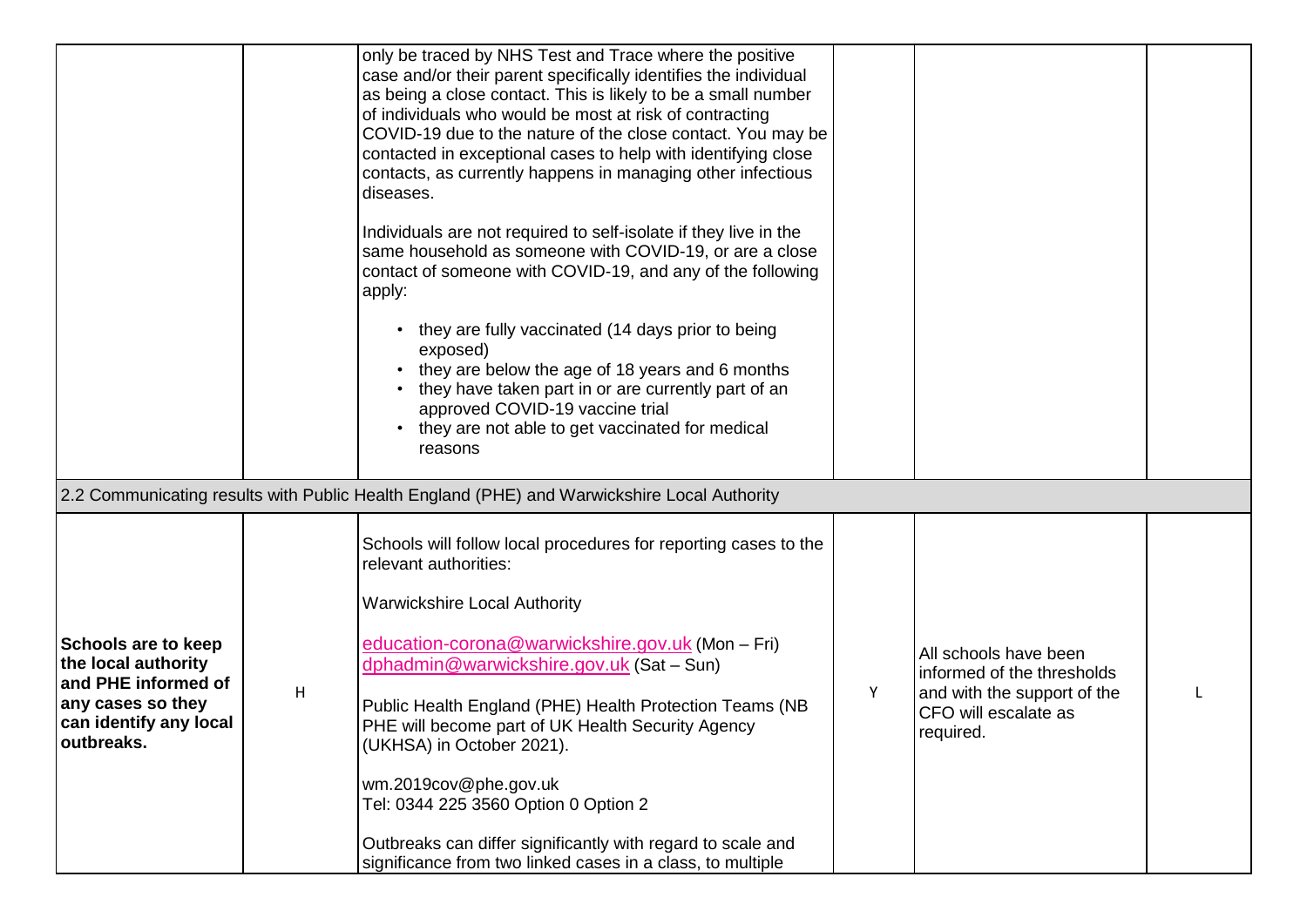|                                                                                             |                                                | cases across multiple year groups, to outbreaks linked with<br>new variants of concern. Whilst the measures used to<br>manage outbreaks will be the same, the number of measures<br>and extent of measures taken, alongside the degree to which<br>they become necessary requirements will vary.<br>Triggers for outbreak management plan<br>1. School raises concern about 2+ linked cases<br>2. 5 children, pupils or staff within a year group/group<br>test positive for COVID-19 within a 10-dayperiod<br>3. 10 children, pupils or staff over a number of year<br>groups test positive for COVID-19 within a 10-day<br>period<br>4. 5+ staffing cases, or fewer if impacting on the capacity<br>of the school to operate |   |                                                         |  |  |  |
|---------------------------------------------------------------------------------------------|------------------------------------------------|--------------------------------------------------------------------------------------------------------------------------------------------------------------------------------------------------------------------------------------------------------------------------------------------------------------------------------------------------------------------------------------------------------------------------------------------------------------------------------------------------------------------------------------------------------------------------------------------------------------------------------------------------------------------------------------------------------------------------------|---|---------------------------------------------------------|--|--|--|
|                                                                                             |                                                | 2.3 Prioritising provision: determining which pupils will be in school, revisiting the needs of the vulnerable pupils and key workers                                                                                                                                                                                                                                                                                                                                                                                                                                                                                                                                                                                          |   |                                                         |  |  |  |
| The continued<br>prioritisation of<br>vulnerable pupils and<br>staff.                       | M                                              | • Pastoral and SEND support is deployed wherever possible<br>to support prioritised pupils.<br>Efforts continue to improve the attendance of vulnerable<br>pupils and those from disadvantaged backgrounds.<br>• Ongoing risk assessments are in place to identify pupils<br>whose circumstances may have changed during the<br>lockdown to fully support them.<br>• Vulnerable pupils including those with an EHC Plan have<br>been subject to a risk assessment under the LAs guidance<br>for SEND (based on Government guidance)                                                                                                                                                                                            | Y | Robust pastoral care is in<br>place at all MAC schools. |  |  |  |
|                                                                                             | 3 Parent and staff communication and awareness |                                                                                                                                                                                                                                                                                                                                                                                                                                                                                                                                                                                                                                                                                                                                |   |                                                         |  |  |  |
| 3.1 Staff induction and CPD                                                                 |                                                |                                                                                                                                                                                                                                                                                                                                                                                                                                                                                                                                                                                                                                                                                                                                |   |                                                         |  |  |  |
| New staff are not<br>aware of policies and<br>procedures prior to<br>starting at the school | M                                              | • The MAC has an Induction programmes for all new staff -<br>either online or in school prior to them starting.                                                                                                                                                                                                                                                                                                                                                                                                                                                                                                                                                                                                                | Y | Induction programme in<br>place for all staff.          |  |  |  |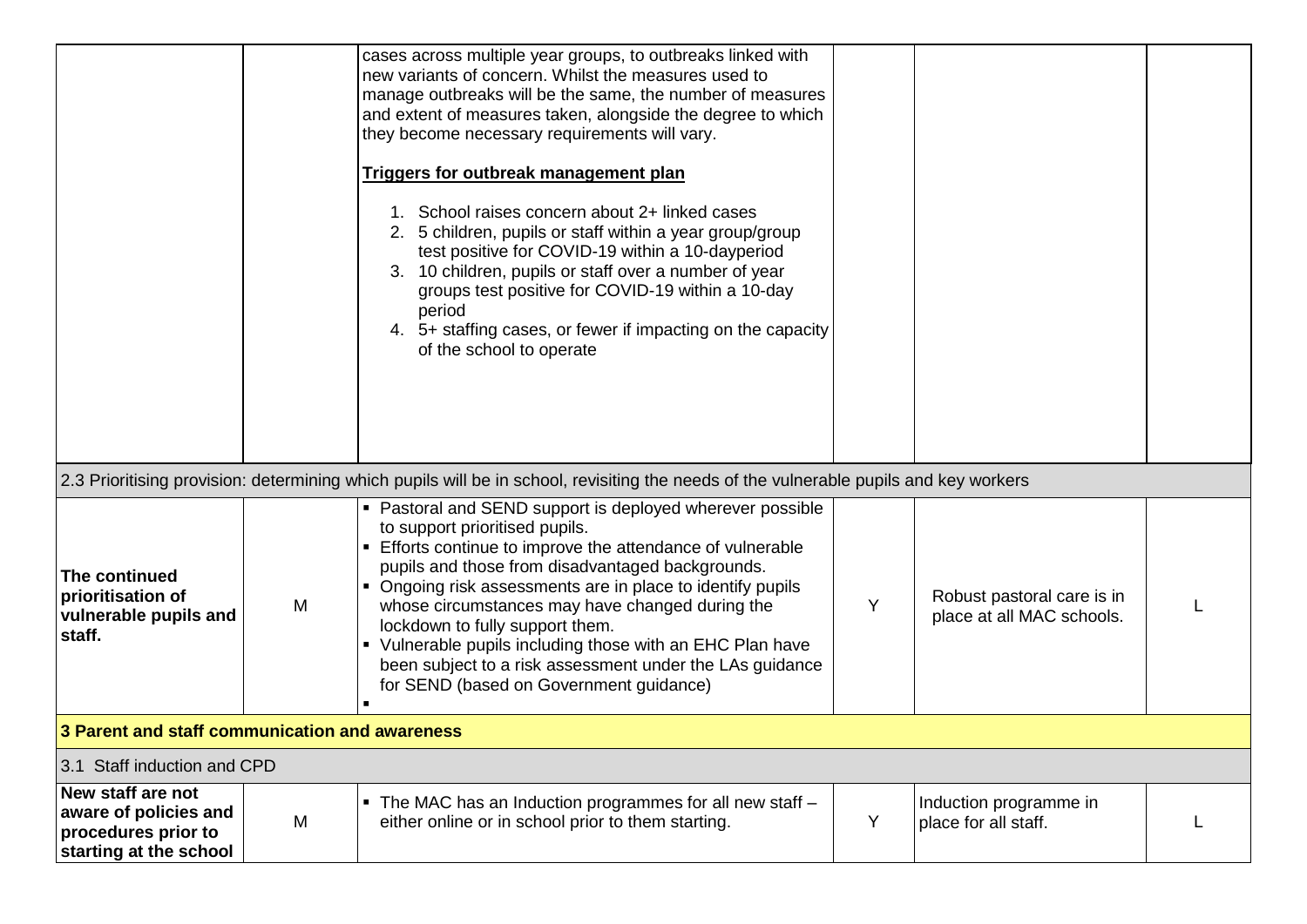|                                                                                                                  |   | The MAC staff policies are issued to all new staff prior to<br>$\blacksquare$<br>them starting.                                                                                                                                                                                                                                                  |   |                                                               |   |
|------------------------------------------------------------------------------------------------------------------|---|--------------------------------------------------------------------------------------------------------------------------------------------------------------------------------------------------------------------------------------------------------------------------------------------------------------------------------------------------|---|---------------------------------------------------------------|---|
| 3.2 Communication planning                                                                                       |   |                                                                                                                                                                                                                                                                                                                                                  |   |                                                               |   |
| Key stakeholders are<br>not fully informed<br>about changes to<br>policies and<br>procedures due to<br>COVID-19. | H | Communications plans are in place for the following<br>groups:<br>• Staff<br>• Pupils<br>• Parents<br>• Governors/Trustees<br>• Professional associations including Trade Unions<br>• Other partners including peripatetic staff and health<br>professionals                                                                                     | Y | School communication plans<br>are in place                    |   |
| <b>Parents and carers</b><br>are not fully informed<br>of the health and<br>safety requirements                  | H | The communications plan includes how the MAC are going<br>$\blacksquare$<br>to inform parents of any changes to procedures and how<br>the MAC will keep parents up to date with information,<br>guidance and the school's expectations on a weekly basis.<br>Each school has a COVID-19 section on its website and<br>this is regularly updated. | Y | School communication plans<br>are in place                    |   |
| <b>Parents and carers</b><br>visiting the school                                                                 | H | • Any visitors are provided with clear guidelines on<br>behaviours whilst on premises - ideally sent electronically<br>in advance of the visit                                                                                                                                                                                                   | Y | MAC Visitor Protocol is in<br>place and regularly<br>updated. |   |
| 3.3 Safety arrangements for the use of medical rooms                                                             |   |                                                                                                                                                                                                                                                                                                                                                  |   |                                                               |   |
| The configuration of<br>medical rooms may<br>compromise social<br>distancing measures                            | M | • Procedures are in place for medical rooms to be cleaned<br>after suspected COVID-19 cases, along with other affected<br>areas, including toilets.<br>• Covid-19 first aid packs are available to ensure appropriate<br>PPE for supervising staff.                                                                                              | Y |                                                               |   |
|                                                                                                                  |   | 4. Securing and sustaining robust hygiene systems and procedures                                                                                                                                                                                                                                                                                 |   |                                                               |   |
| 4.1 Cleaning                                                                                                     |   |                                                                                                                                                                                                                                                                                                                                                  |   |                                                               |   |
| <b>Enhanced cleaning</b><br>standards are to be<br>maintained.                                                   | M | All schools to follow the cleaning guidelines: COVID-19:<br>cleaning in non-healthcare settings<br>Sufficient supplies of soap/hand wash, paper towels,<br>tissues and cleaning products are procured to ensure                                                                                                                                  | Y | All schools to follow the<br>cleaning guidelines: COVID-      | L |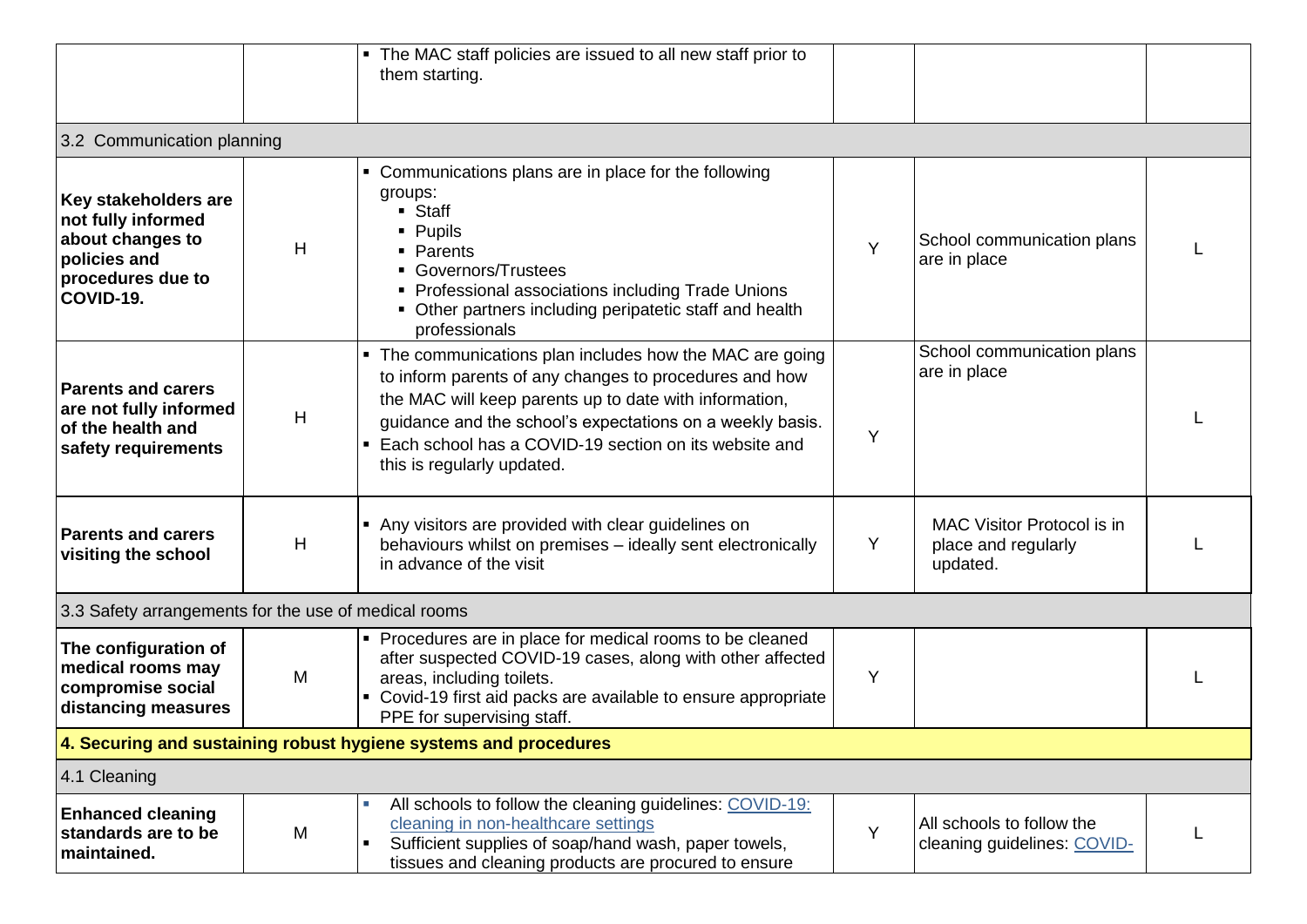|                                                                                                        |   | constant supplies are available in every teaching and<br>washing space<br>Common contact surfaces are regularly cleaned in<br>reception, office, workshop, kitchen, access control and<br>delivery areas, particularly during peak flow times<br>Caretakers are spraying high contact areas with 5-hour<br>disinfectant spray that destroys coronavirus to reduce<br>surface contact transmission.                                                                                                                                                                                                                                                                                                                                                                                                                                                                                                                                           |   | 19: cleaning in non-<br>healthcare settings                                   |  |
|--------------------------------------------------------------------------------------------------------|---|----------------------------------------------------------------------------------------------------------------------------------------------------------------------------------------------------------------------------------------------------------------------------------------------------------------------------------------------------------------------------------------------------------------------------------------------------------------------------------------------------------------------------------------------------------------------------------------------------------------------------------------------------------------------------------------------------------------------------------------------------------------------------------------------------------------------------------------------------------------------------------------------------------------------------------------------|---|-------------------------------------------------------------------------------|--|
| <b>Pupils forget to wash</b><br>their hands regularly<br>and frequently                                | H | • Staff training includes the need to remind pupils of the<br>need to wash their hands regularly and frequently.<br>• Posters E-bug posters and electronic messaging boards<br>reinforce the need to wash hands regularly and frequently.<br>• School leaders monitor the extent to which handwashing is<br>taking place on a regular and frequent basis.<br>Pupils and staff are taught how to effectively wash their<br>hands especially before and after eating, going to the toilet,<br>or following direct contact with another person                                                                                                                                                                                                                                                                                                                                                                                                  | Y | Signage is in place to remind<br>pupils of the need for good<br>hand hygiene. |  |
| 4.2 Personal Protective Equipment (PPE)                                                                |   |                                                                                                                                                                                                                                                                                                                                                                                                                                                                                                                                                                                                                                                                                                                                                                                                                                                                                                                                              |   |                                                                               |  |
| <b>Provision of PPE for</b><br>staff where required<br>is not in line with<br>government<br>guidelines | H | • Government guidance on wearing PPE is understood,<br>communicated and sufficient PPE has been procured.<br>• The Holy Spirit MAC have centrally procured all PPE for<br>schools from a reputable medical supplier.<br>• Staff who need to use PPE (e.g. SEND intimate care; First<br>Aid, receiving/handling deliveries; cleaning staff) had<br>guidance for use of PPE and refresher training will be<br>given on the training day prior to opening the schools.<br>Such instruction will include:<br>How to put on and how to remove PPE carefully to<br>$\circ$<br>reduce contamination and how to dispose of them<br>safely).<br>PPE supplies are to be double bagged and stored<br>securely for 72 hours, after that time they can be put<br>in the general waste.<br>• Re-usable PPE will be thoroughly cleaned after use and<br>not shared between workers.<br>• Single use PPE will be disposed of so that it cannot be<br>reused. | Y | Good procurement links are<br>in place for PPE.                               |  |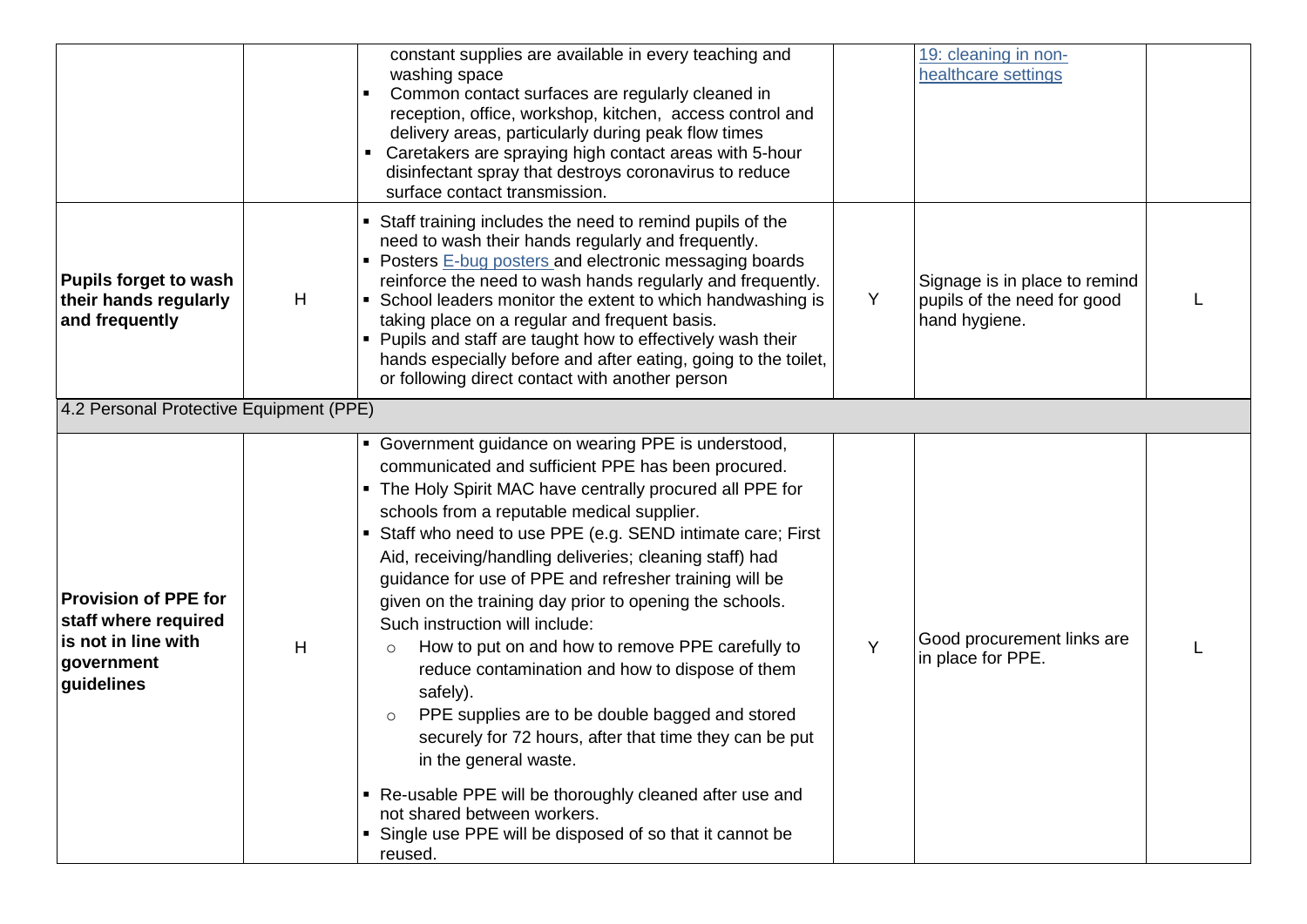|                                                                                                                                                                              |   | • Staff are reminded that wearing of gloves is not a<br>substitute for good handwashing.                                                                                                                                                                                                                                                                                                                                                                                                                                                                                                                                                                                                                                        |   |                                                |  |
|------------------------------------------------------------------------------------------------------------------------------------------------------------------------------|---|---------------------------------------------------------------------------------------------------------------------------------------------------------------------------------------------------------------------------------------------------------------------------------------------------------------------------------------------------------------------------------------------------------------------------------------------------------------------------------------------------------------------------------------------------------------------------------------------------------------------------------------------------------------------------------------------------------------------------------|---|------------------------------------------------|--|
| 5. Curriculum organisation                                                                                                                                                   |   |                                                                                                                                                                                                                                                                                                                                                                                                                                                                                                                                                                                                                                                                                                                                 |   |                                                |  |
| <b>Online or home</b><br>learning should<br>continue for any<br>students that need to<br>isolate.                                                                            | M | • Where a class, group or small number of pupils need to<br>self-isolate schools will provide online learning.<br>• All MAC Schools are expected to consider how to continue<br>to improve the quality of their existing curriculum, for<br>example through technology, and have a strong offer in<br>place for remote education provision.                                                                                                                                                                                                                                                                                                                                                                                     | Y | Monitored by MAC<br>Principals.                |  |
| 6. Enhancing mental health support for pupils and staff                                                                                                                      |   |                                                                                                                                                                                                                                                                                                                                                                                                                                                                                                                                                                                                                                                                                                                                 |   |                                                |  |
| 6.1 Mental health concerns - pupils                                                                                                                                          |   |                                                                                                                                                                                                                                                                                                                                                                                                                                                                                                                                                                                                                                                                                                                                 |   |                                                |  |
| <b>Pupils' mental health</b><br>has been adversely<br>affected during the<br>period that the<br>school has been<br>closed and by the<br><b>COVID-19 crisis in</b><br>general | H | • There are sufficient numbers of trained staff available to<br>support pupils with mental health issues.<br>• There is access to designated staff for all pupils who wish<br>to talk to someone about wellbeing/mental health.<br>• Wellbeing/mental health is discussed regularly in<br>PSHE/virtual assemblies/pupil briefings (stories/toy<br>characters are used for younger pupils to help talk about<br>feelings).<br>• Resources/websites to support the mental health of pupils<br>are provided.                                                                                                                                                                                                                       | Y | Schools have robust pastoral<br>care in place. |  |
| 6.2 Mental health concerns - staff                                                                                                                                           |   |                                                                                                                                                                                                                                                                                                                                                                                                                                                                                                                                                                                                                                                                                                                                 |   |                                                |  |
| The mental health of<br>staff has been<br>adversely affected<br>during the period that<br>the school has been<br>closed and by the<br><b>COVID-19 crisis in</b><br>general   | H | Staff are encouraged to focus on their wellbeing.<br>$\blacksquare$<br>All Holy Spirit MAC staff have access to Care First, an<br>$\blacksquare$<br>anonymous service that provides free advice, guidance<br>and counselling to all employees 24/7<br>Line managers are proactive in discussing wellbeing with<br>the staff that they manage, including their workload.<br>Staff briefings and training have included content on<br>wellbeing.<br>Staff briefings/training on wellbeing are provided.<br>$\blacksquare$<br>Staff have been signposted to useful websites and<br>resources.<br>Shielding has been paused but any Clinically Extremely<br>$\blacksquare$<br>Vulnerable (CEV) staff can request an individual risk | Y | Schools have robust<br>pastoral care in place. |  |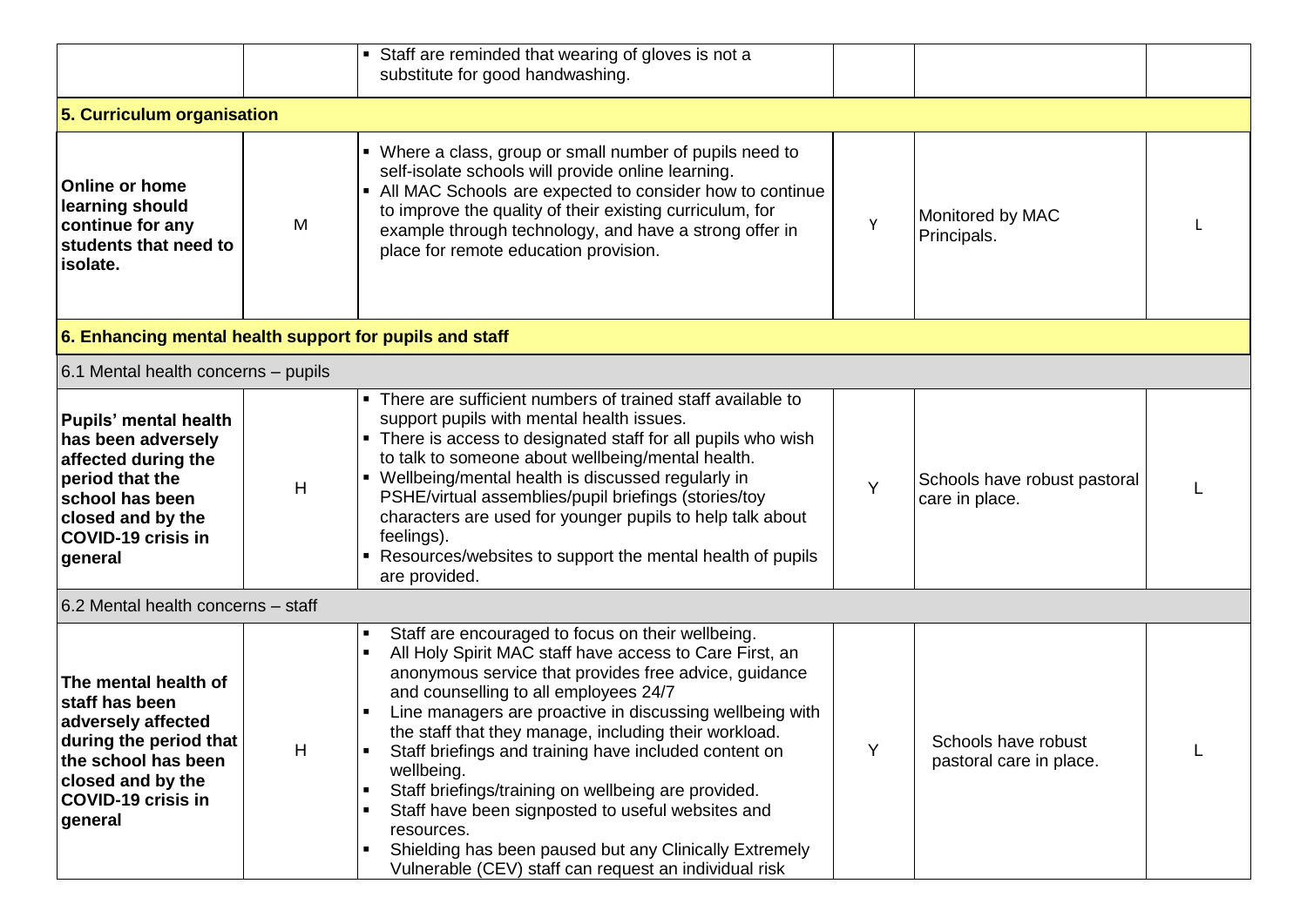|                                                                                                                                         |   | assessment and CEV staff will be dealt with on a case-<br>by-case basis, which includes BAME and Pregnant<br>women.                                                                                                                          |   |                                                                                                                                                                                      |  |
|-----------------------------------------------------------------------------------------------------------------------------------------|---|----------------------------------------------------------------------------------------------------------------------------------------------------------------------------------------------------------------------------------------------|---|--------------------------------------------------------------------------------------------------------------------------------------------------------------------------------------|--|
| 6.3 Bereavement support                                                                                                                 |   |                                                                                                                                                                                                                                              |   |                                                                                                                                                                                      |  |
| <b>Pupils and staff are</b><br>grieving because of<br>loss of friends or<br>family                                                      | M | The school has access to trained staff who can deliver<br>bereavement counselling and support. This includes the<br>Council's critical incident team<br>• Support is requested from other organisations when<br>necessary.                   | Y | School has a bereavement<br>policy                                                                                                                                                   |  |
| <b>7 Governance and policy</b>                                                                                                          |   |                                                                                                                                                                                                                                              |   |                                                                                                                                                                                      |  |
| 7.1 The role of Governors/Education Standards Committee                                                                                 |   |                                                                                                                                                                                                                                              |   |                                                                                                                                                                                      |  |
| Lack of governor<br>oversight during the<br><b>COVID-19 crisis leads</b><br>to the school failing<br>to meet statutory<br>requirements. | M | . The governing body continues to meet regularly via online<br>Zoom meetings and this will continue until February 2022<br>(Half Term) when a decision will be made on face-to-face<br>meetings.<br>• All Board and ESC meetings are minuted | Y | <b>ESC members audit schools</b><br>to check all the procedures<br>are in place and report back<br>to the SEP.                                                                       |  |
| 8. Other operational issues                                                                                                             |   |                                                                                                                                                                                                                                              |   |                                                                                                                                                                                      |  |
| 8.1 Review of fire procedures                                                                                                           |   |                                                                                                                                                                                                                                              |   |                                                                                                                                                                                      |  |
| Fire procedures are<br>not appropriate to<br>cover new<br>arrangements                                                                  |   | • Staff and pupils have been briefed on any new evacuation<br>procedures.<br>• Incident controller and fire marshals have been trained and<br>briefed appropriately.                                                                         | Y | The school Health & Safety<br>programme has continued<br>throughout the pandemic<br>and SLT member is<br>responsible at each school<br>to oversee the fire<br>evacuation procedures. |  |
| <b>Fire evacuation drills</b><br>- unable to apply<br>social distancing<br>effectively                                                  |   | • Plans for fire evacuation drills are in place, which are in line<br>with social distancing measures.                                                                                                                                       | Y |                                                                                                                                                                                      |  |
| 8.2 Free school meals                                                                                                                   |   |                                                                                                                                                                                                                                              |   |                                                                                                                                                                                      |  |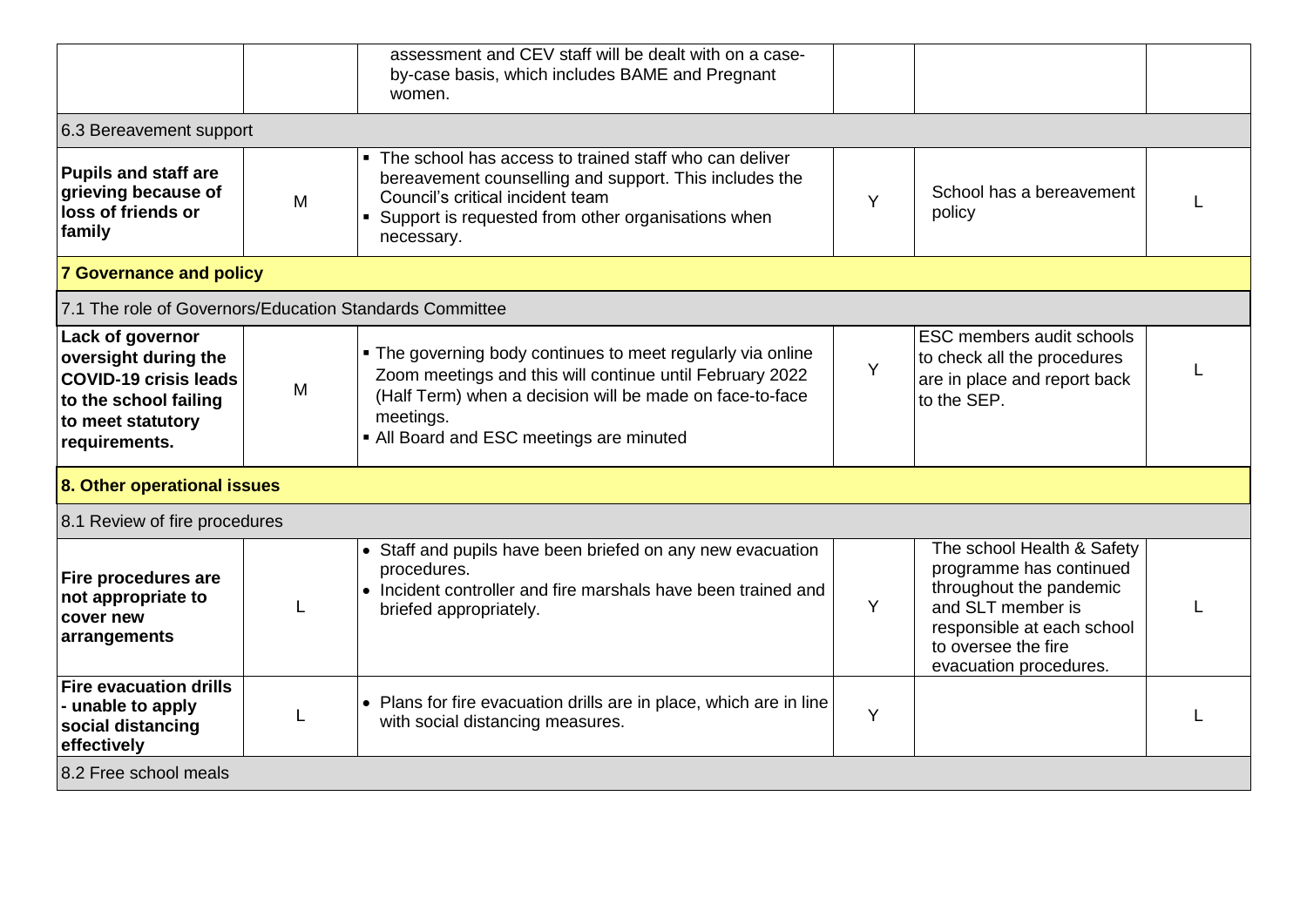| Pupils eligible for<br>free school meals do<br>receive them.                                                                                                            | M | • The Holy Spirit MAC has throughout the pandemic<br>operated its own internal foodbank to ensure that all<br>families in the MAC in need are provided with food or<br>vouchers for food.<br>As per the guidance should a pupil who is eligible for FSM<br>not be able to attend school they are still entitled to a<br>school meal and the school should make the necessary<br>arrangements to provide vouchers/school meals when not<br>in school. | Y | Schools will support<br>vulnerable families and have<br>developed strong<br>relationships with families so<br>they can identify which<br>families will need help. |  |
|-------------------------------------------------------------------------------------------------------------------------------------------------------------------------|---|------------------------------------------------------------------------------------------------------------------------------------------------------------------------------------------------------------------------------------------------------------------------------------------------------------------------------------------------------------------------------------------------------------------------------------------------------|---|-------------------------------------------------------------------------------------------------------------------------------------------------------------------|--|
|                                                                                                                                                                         |   | 8.3 Ensuring staff work safely and comply with GDPR regulations whilst working at home                                                                                                                                                                                                                                                                                                                                                               |   |                                                                                                                                                                   |  |
| Working from home -<br>access, data<br>breaches                                                                                                                         | M | • Staff are able to contact the IT team for support - Mobile<br>telephone numbers provided plus system for reporting IT<br>issues is still available.<br>• Staff are able to contact the CFO for GDPR guidance<br>(Mobile 07488 358949).<br>• GDPR Training is provided by the Educare the on line<br>training package the MAC have purchased.                                                                                                       | Y | All staff have access to<br><b>EDUCATE</b> which includes<br>GDPR and data protection<br>training.                                                                |  |
| 8.4 Contractors working on the school site                                                                                                                              |   |                                                                                                                                                                                                                                                                                                                                                                                                                                                      |   |                                                                                                                                                                   |  |
| <b>Contractors on the</b><br>school site need to<br>adhere to latest<br>government<br>regulations, to be<br>communicated to<br>visitors when signing<br>in to the site. | M | • In addition to arrangements for COVID-19, normal<br>contractor procedures are being applied and have been<br>updated in light of COVID-19 (including contractor risk<br>assessments and method statements, and contractor<br>induction).                                                                                                                                                                                                           | Y | MAC has a visitor protocol<br>that is regularly updated.                                                                                                          |  |
| 8.5 School staff and delivery employees                                                                                                                                 |   |                                                                                                                                                                                                                                                                                                                                                                                                                                                      |   |                                                                                                                                                                   |  |
| Post and packaging<br>/ deliveries                                                                                                                                      | M | • A box of disposable gloves is provided to staff handling<br>deliveries should they wish to use them.<br>• Staff have been instructed to replace their gloves with a<br>fresh pair prior to handling and distribution of the contents<br>of parcels and to wash hands thoroughly after finishing<br>task.                                                                                                                                           | Y |                                                                                                                                                                   |  |
| 8.6 School trips and travelling for work                                                                                                                                |   |                                                                                                                                                                                                                                                                                                                                                                                                                                                      |   |                                                                                                                                                                   |  |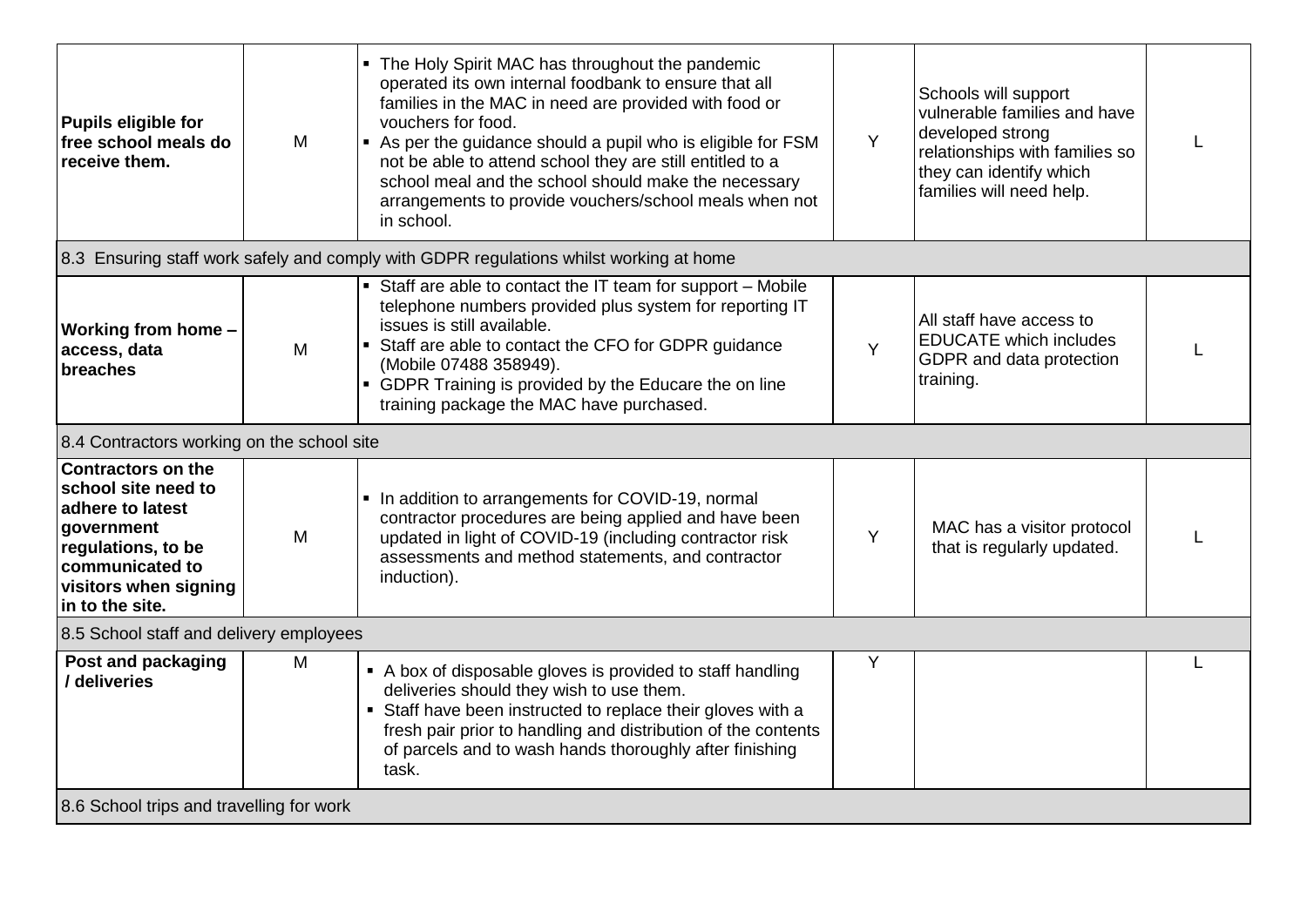| <b>Travelling for work</b><br>purposes and<br>school trips |  | The MAC schools are following government advice and<br>school trips can be organised within the current guidance,<br>subject to a trip Risk Assessment.<br>There are no plans to commence any overseas trips in the<br>near future. |  | Each trip is planned using<br>the evolve system which<br>ensures each trip has a<br>detailed risk assessment. |  |
|------------------------------------------------------------|--|-------------------------------------------------------------------------------------------------------------------------------------------------------------------------------------------------------------------------------------|--|---------------------------------------------------------------------------------------------------------------|--|
|------------------------------------------------------------|--|-------------------------------------------------------------------------------------------------------------------------------------------------------------------------------------------------------------------------------------|--|---------------------------------------------------------------------------------------------------------------|--|

## **Resources and references:**

| All Guidance - Updated 6th September 2021                                                        |                                                                                        |
|--------------------------------------------------------------------------------------------------|----------------------------------------------------------------------------------------|
| https://www.gov.uk/government/publications/actions-for-schools-during-the-coronavirus-           | https://www.gov.uk/government/publications/actions-for-schools-during-the-coronavirus- |
| outbreak/schools-covid-19-operational-guidance#risk-assessment                                   | outbreak/schools-covid-19-operational-guidance#travel                                  |
| https://www.gov.uk/government/publications/coronavirus-covid-19-local-restrictions-in-education- | https://www.gov.uk/government/publications/actions-for-schools-during-the-coronavirus- |
| and-childcare-settings/contingency-framework-education-and-childcare-settings                    | outbreak/schools-covid-19-operational-quidance#tracing                                 |
| https://www.gov.uk/government/publications/covid-19-stay-at-home-guidance                        | https://www.hse.gov.uk/coronavirus/equipment-and-machinery/air-conditioning-and-       |
| https://www.gov.uk/government/publications/guidance-for-contacts-of-people-with-possible-or-     | ventilation/index.htm                                                                  |
| confirmed-coronavirus-covid-19-infection-who-do-not-live-with-the-person/guidance-for-contacts-  |                                                                                        |
| of-people-with-possible-or-confirmed-coronavirus-covid-19-infection-who-do-not-live-with-the-    |                                                                                        |
| person                                                                                           |                                                                                        |
| https://www.gov.uk/government/publications/covid-19-epidemiological-definitions-of-outbreaks-    |                                                                                        |
| and-clusters                                                                                     |                                                                                        |
| https://www.gov.uk/government/publications/guidance-for-contacts-of-people-with-possible-or-     | Health and safety risk checklist for classrooms                                        |
| confirmed-coronavirus-covid-19-infection-who-do-not-live-with-the-person/guidance-for-contacts-  | E-bug posters                                                                          |
| of-people-with-possible-or-confirmed-coronavirus-covid-19-infection-who-do-not-live-with-the-    | https://www.gov.uk/guidance/coronavirus-covid-19-getting-tested                        |
| person                                                                                           | https://www.england.nhs.uk/south/wp-content/uploads/sites/6/2017/09/catch-bin-kill.pdf |